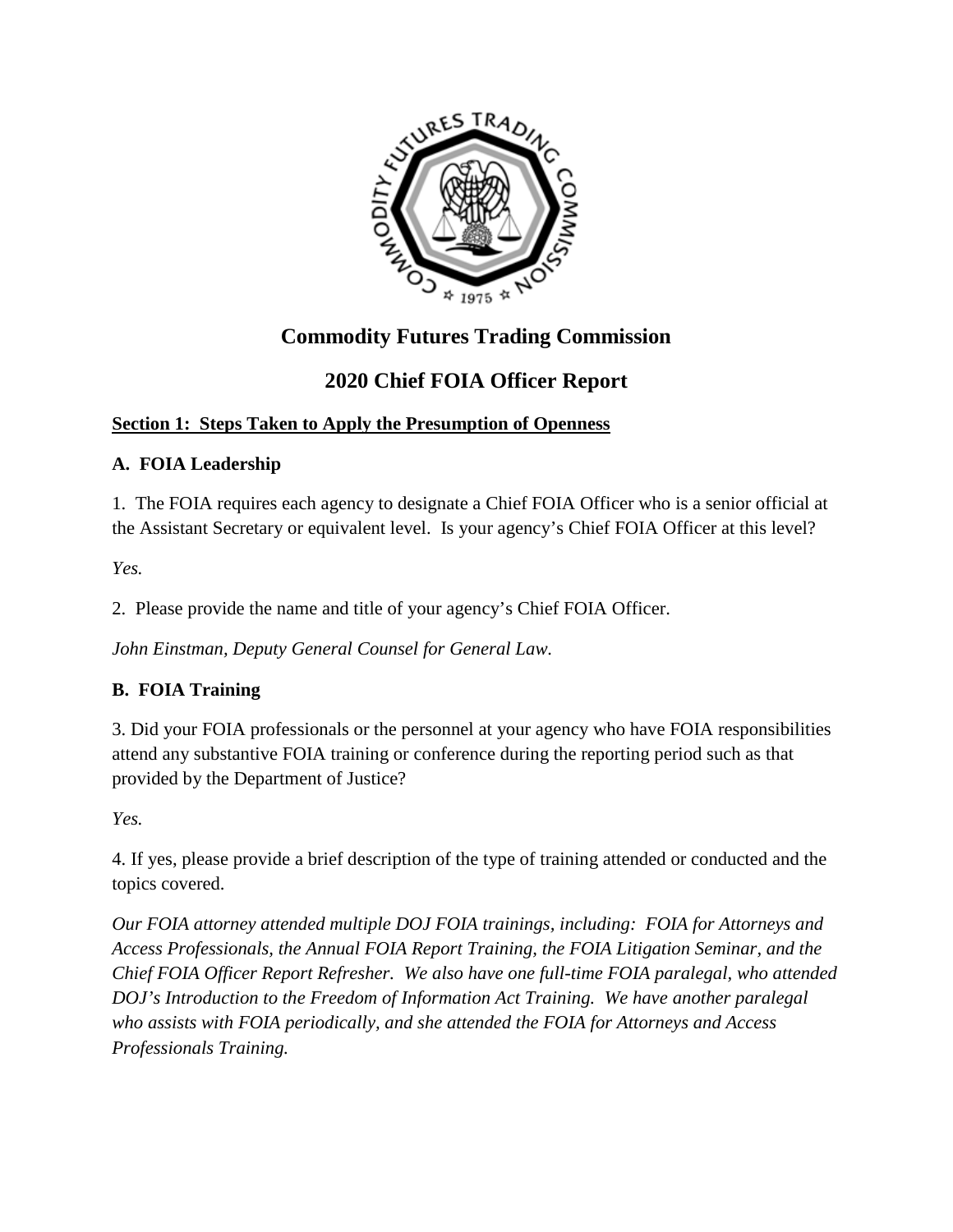5. Provide an estimate of the percentage of your FOIA professionals and staff with FOIA responsibilities who attended substantive FOIA training during this reporting period.

*100%* 

6. OIP has directed agencies to "take steps to ensure that all of their FOIA professionals attend substantive FOIA training at least once throughout the year." If your response to the previous question is that less than 80% of your FOIA professionals attended training, please explain your agency's plan to ensure that all FOIA professionals receive or attend substantive FOIA training during the next reporting year.

*N/A*

### **C. Outreach**

7. Did your FOIA professionals engage in any outreach or dialogue with the requester community or open government groups regarding your administration of the FOIA? Please describe any such outreach or dialogue, and, if applicable, any specific examples of how this dialogue has led to improvements in your agency's FOIA administration.

*No.* 

### **D. Other Initiatives**

8. Describe any efforts your agency has undertaken to inform non-FOIA professionals of their obligations under the FOIA.

*Our agency had a new Chairman start this summer, and with his arrival, we have also had many new directors start for our various offices and divisions. Our FOIA attorney provided a FOIA training as part of the on-boarding process for each of those individuals to educate them about their obligations under the FOIA.* 

9. Optional – If there are any other initiatives undertaken by your agency to ensure that the presumption of openness is being applied, please describe them here.

*The agency holds open meetings, roundtables, and Advisory Committee meetings. In addition to providing access in person and via dial-in, the agency posts statements, documents, and transcripts on-line to improve transparency and openness* 

*[\(http://www.cftc.gov/PressRoom/Events/CommissionMeetings/index.htm\)](http://www.cftc.gov/PressRoom/Events/CommissionMeetings/index.htm). The agency also provides notice of external meetings concerning the Dodd-Frank Act and provides information about the date, time, attendees, and topic* 

*[\(http://www.cftc.gov/LawRegulation/DoddFrankAct/ExternalMeetings/index.htm\)](http://www.cftc.gov/LawRegulation/DoddFrankAct/ExternalMeetings/index.htm). Also, the agency uses social media platforms such as Twitter to share information with the public.*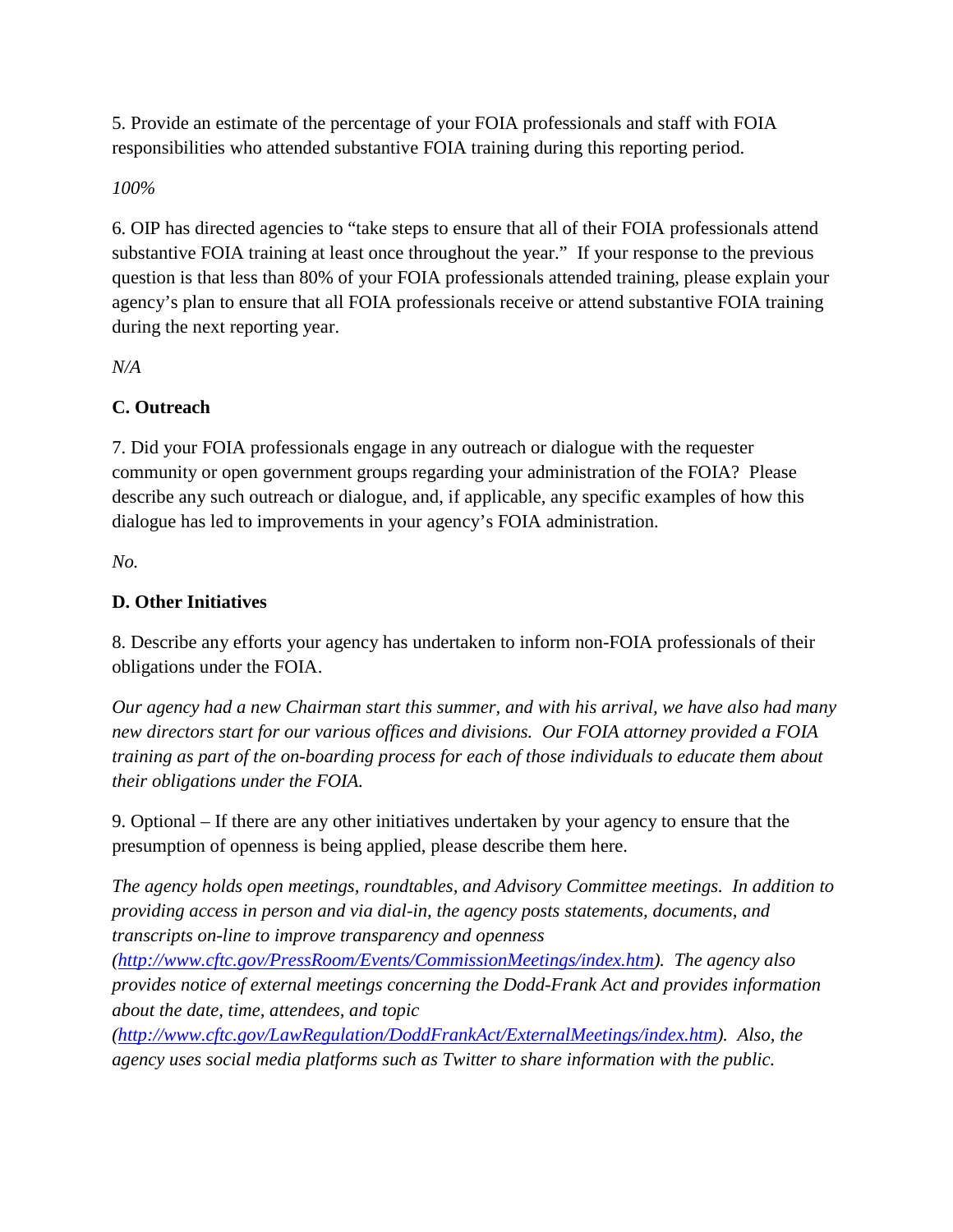### **Section II: Steps Taken to Ensure that Your Agency Has an Effective System in Place for Responding to Requests**

1. For Fiscal Year 2019, what was the average number of days your agency reported for adjudicating requests for expedited processing? Please see Section VIII.A. of your agency's Fiscal Year 2019 Annual FOIA Report.

### *18.44*

2. If your agency's average number of days to adjudicate requests for expedited processing was above ten calendar days, please describe the steps your agency will take to ensure that requests for expedited processing are adjudicated within ten calendar days or less.

*For more than half of Fiscal Year 2019, we did not have any FOIA staff, which resulted in a significant backlog. Once we were able to hire one FOIA staff member, and another a few months later, they did their best to keep up with incoming requests while addressing the backlog. But due to the backlog from months of either no FOIA staff or minimal FOIA staff, we were not always able to meet the ten-day deadline. After hiring FOIA staff during the second half of the year, we are now getting back on track and, going forward, should be able to address requests for expedited processing within ten days.* 

3. During the reporting period, did your agency conduct a self-assessment of its FOIA program? If so, please describe the methods used, such as reviewing Annual Report data, using active workflows and track management, reviewing and updating processing procedures, etc.

*Yes. When our new FOIA attorney started, she did an assessment of our FOIA procedures and identified areas for improvement. Changes that we have implemented so far include: updated acknowledgment letters, consistent coding of simple and complex track requests, and new request for document email templates. We are still in the process of making changes. Other changes we plan to make within the next year include: updates to all response letter templates, updates to FOIA document request forms, and possibly a switch to a new FOIA management system, which we are currently evaluating.* 

4. The FOIA Improvement Act of 2016 requires additional notification to requesters about the services provided by the agency's FOIA Public Liaison. Please provide an estimate of the number of times requesters sought assistance from your agency's FOIA Public Liaison during FY 2019 (please provide a total number or an estimate of the number).

*The agency has a low demand for FOIA requester services. Each requester is given the direct extension to contact the FOIA professional who is processing their request. Therefore, most questions are handled directly by the FOIA professional with the most knowledge of the request. We estimate that the FOIA Public Liaison received approximately twelve requests for assistance.*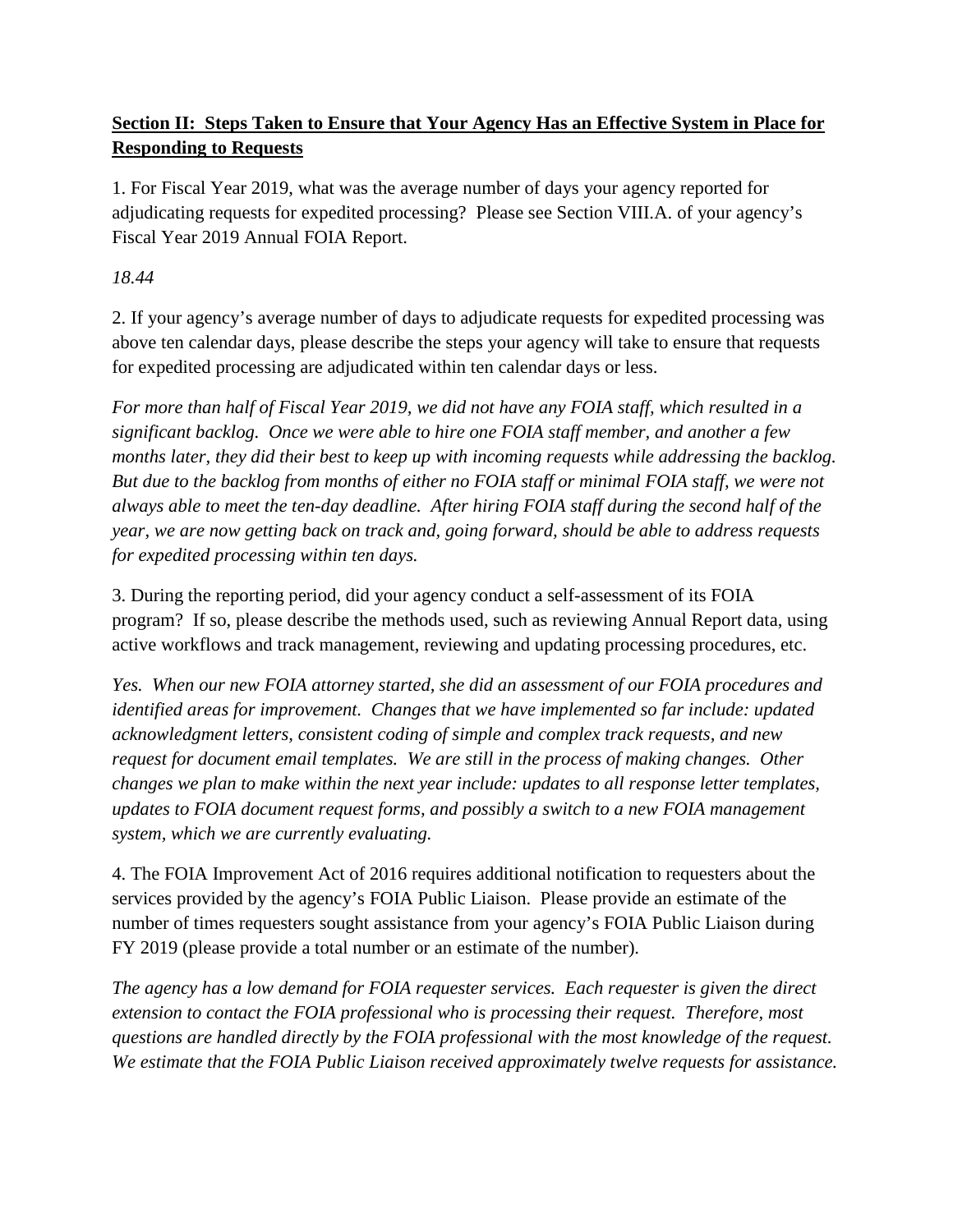5. Optional -- Please describe:

• Best practices used to ensure that your FOIA system operates efficiently and effectively

*We have made a point to increase communication with our requesters, especially on complex requests. If a request is going to take a while to process, we are making a greater effort to reach out the requester to gain clarification on what the requester is looking for and to discuss the requester's priorities, so that we may be able to narrow the request to get the requester exactly what they are looking for as soon as practicable.* 

• Any challenges your agency faces in this area

*As noted above, our FOIA staff has attended various DOJ FOIA trainings throughout the past months. At these trainings, they have taken note of best practices advised by DOJ. Our FOIA attorney has also assessed our FOIA procedures and has created a plan for improvements. However, due to lack of staff during the past year, we are still getting back on our feet after closing most of the backlog and are still in the process of implementing improvements. It will take us some time to implement all the changes we would like to make, but we are making good progress. And, an additional FOIA paralegal started on January 13, 2020, which will allow us to accelerate our improvements.* 

#### **Section III: Steps Taken to Increase Proactive Disclosures**

1. Provide examples of any material that your agency has proactively disclosed during the past reporting year, including records that have been requested and released three or more times in accordance with 5 U.S.C.  $\S 552(a)(2)(D)$ . Please include links to these materials as well.

*During the past year, we did not receive three or more requests for the same records. Regardless, we posted the decisions of our Reparations Program back through 2006, after receiving one FOIA request for the information. Previously, only a few years had been posted.* 

#### *<https://www.cftc.gov/LawRegulation/Dispositions/index.htm>*

*In addition, the agency continues to make proactive disclosures on the agency's website in connection with the numerous Dodd-Frank Act rulemakings. Pursuant to its transparency policy, the agency continues to list all meetings with outside stakeholders. The agency regularly posts No-Action Letters, Interpretative Letters and Exemptive Letters on the agency website to inform the public on various agency matters. Finally, the agency's press office routinely posts advisory notices, speeches, testimony, notices of enforcement actions, and other materials of interest on the agency website. Links to these records are provided on the agency's homepage: <http://www.cftc.gov/index.htm>*

*In addition, the agency routinely proactively discloses materials to assist the public including:* 

*<http://www.cftc.gov/MarketReports/CommitmentsofTraders/index.htm>*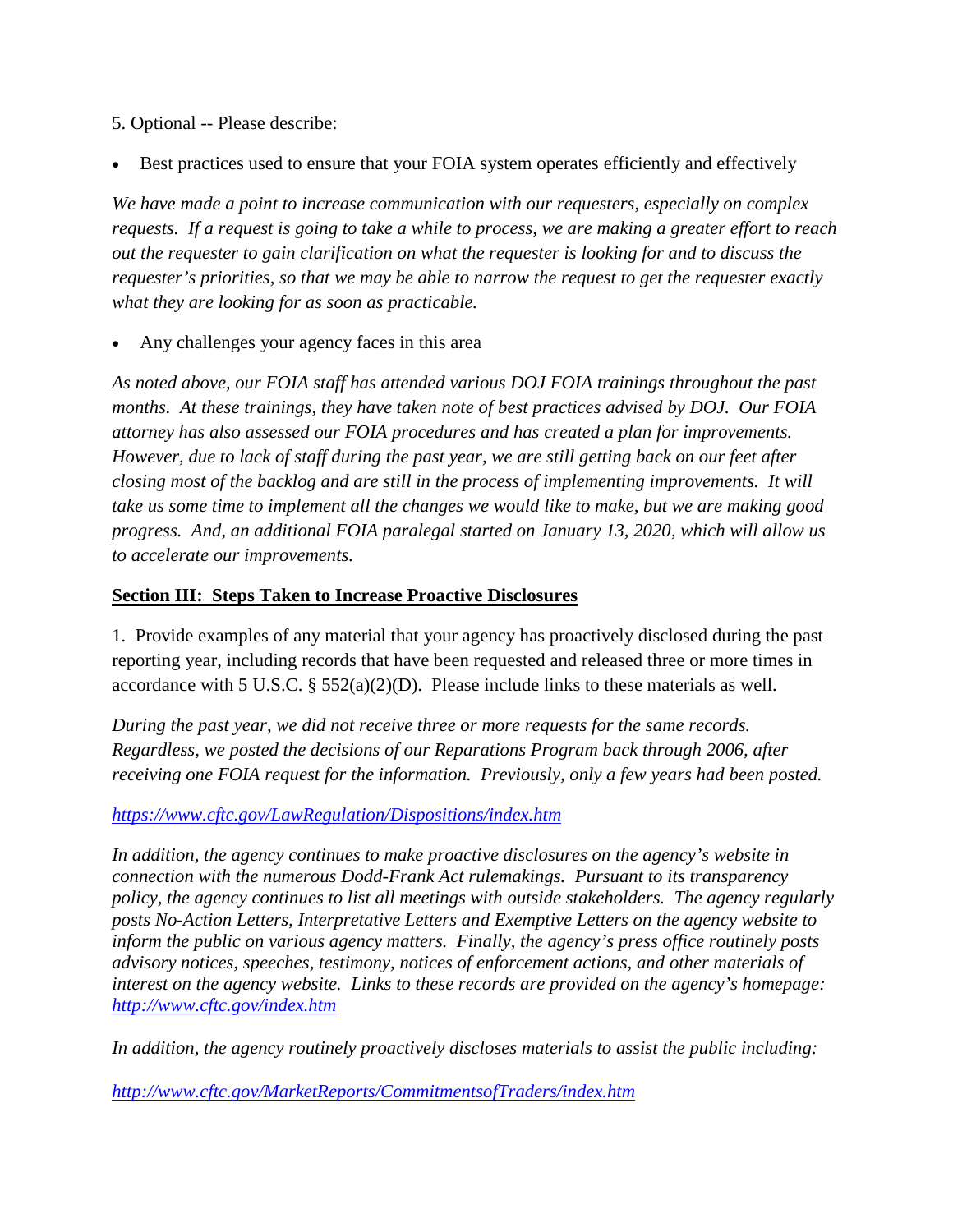*<http://www.cftc.gov/MarketReports/SwapsReports/index.htm> <http://www.cftc.gov/MarketReports/CottonOnCall/index.htm> <http://www.cftc.gov/MarketReports/BankParticipationReports/index.htm> <http://www.cftc.gov/MarketReports/financialfcmdata/index.htm> <http://www.cftc.gov/MarketReports/NetPositionChangesData/index.htm> <http://www.cftc.gov/MarketReports/StaffReportonMay6MarketEvents/index.htm> <http://www.cftc.gov/International/InternationalInitiatives/index.htm>*

2. Beyond posting new material, is your agency taking steps to make the posted information more useful to the public, especially to the community of individuals who regularly access your agency's website?

*Yes.* 

3. If yes, please provide examples of such improvements.

*The agency continues to work on improvements to our website navigation and to make our posted information more useful.* 

*The agency's program offices routinely provide updated market data [\(http://www.cftc.gov/MarketReports/index.htm\)](http://www.cftc.gov/MarketReports/index.htm), industry filings and information about new regulatory developments [\(http://www.cftc.gov/IndustryOversight/IndustryFilings/index.htm\)](http://www.cftc.gov/IndustryOversight/IndustryFilings/index.htm). For instance, the Dodd-Frank Act created new entities, Swap Data Repositories ("SDRs"), to provide central facilities for swap data reporting and recordkeeping. The agency's website includes a page on these entities, including FAQs and instructions on how to apply for SDR status [\(http://www.cftc.gov/IndustryOversight/DataRepositories/index.htm\)](http://www.cftc.gov/IndustryOversight/DataRepositories/index.htm). The agency allows anyone in the world to sign up on the agency's website to receive updates on specific or all information that is posted on the website. Further, all of the agency's releases are instantly tweeted and posted on Facebook. To date, the agency has almost 16,000 Facebook followers and over 41,000 Twitter followers.* 

*In addition, the Office of Public Affairs is the Commission's primary public-facing office that provides honest, timely and useful information across all communication platforms in order to serve internal and external stakeholders in all sectors to accomplish and facilitate the Commission's mission. OPA proactively conducts outreach and creates messages designed to raise awareness of the CFTC brand in order to promote public trust. OPA also works to ensure that public meetings are accessible online via webcast or through a dial-in number.* 

*Further, LabCFTC is designed to make the CFTC more accessible to FinTech innovators, and serves as a platform to inform the Commission's understanding of new technologies. Consumers, farmers, ranchers as well as investors have benefited from the technological innovation of the markets overseen by the CFTC, and LabCFTC works with these parties to help. LabCFTC also engages with academia, students and professionals on applications of FinTech relevant in the CFTC space. In particular, LabCFTC's GuidePoint Program is an integral part of LabCFTC, which offers an additional, dedicated point of contact to the FinTech innovator community. GuidePoint provides FinTech innovators with a simple, direct channel to obtain feedback on inquiries in support of responsible innovation. GuidePoint also provides an opportunity to inform Commission staff of relevant issues and suggestions to enhance FinTech development. There is no fee to use GuidePoint.*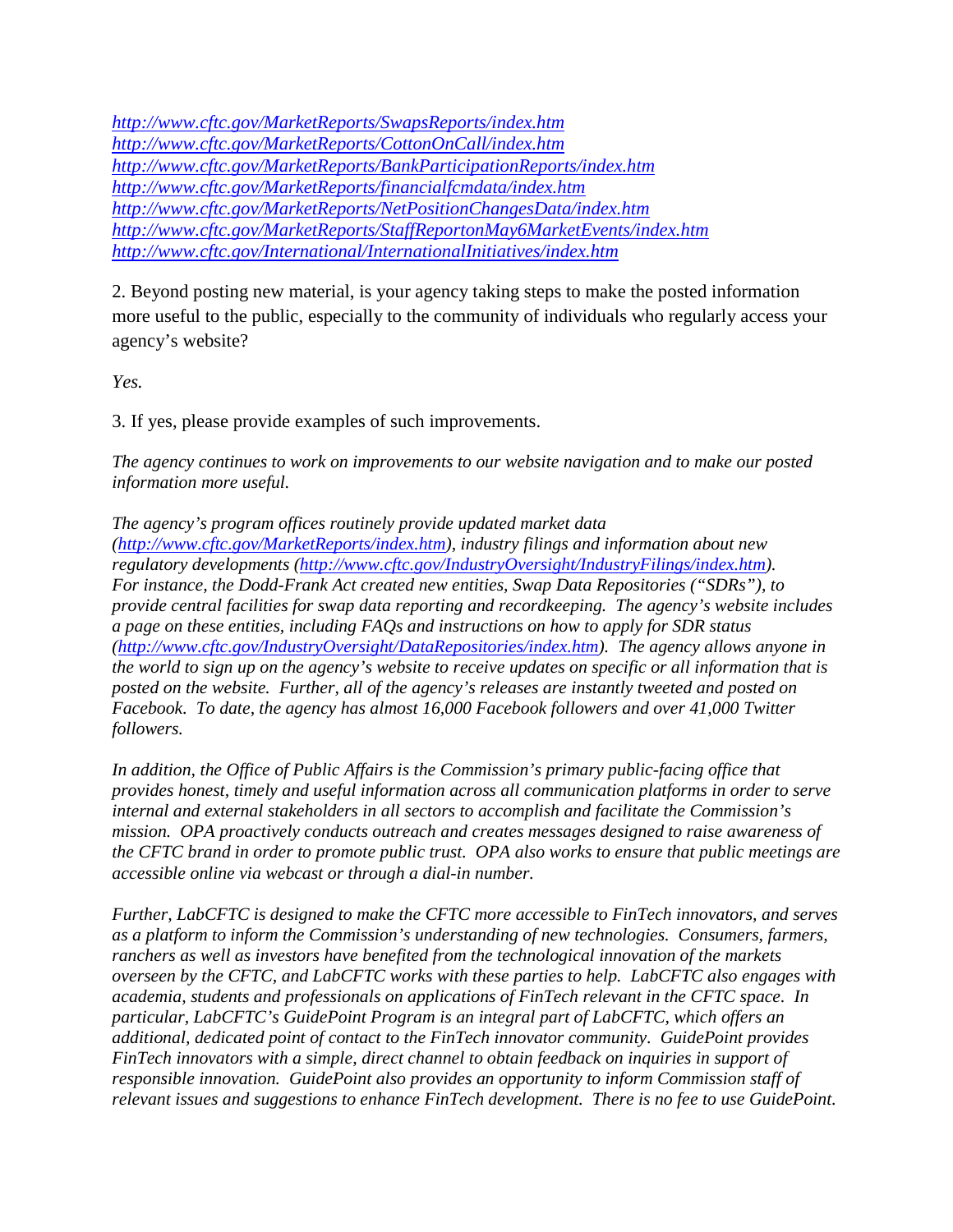- 4. Optional Please describe:
- Best practices used to improve proactive disclosures

*The agency has recently taken a deep dive into reviewing some of its policies and procedures, and is making improvements to further its dedication to transparency and proactive disclosure. The agency is committed to evaluating its policies and procedures more frequently to ensure that information is shared properly, efficiently, and as openly as possible.* 

• Any challenges your agency faces in this area

*Although the agency has taken steps to make our information more accessible and useful, one challenge is that our FOIA requests tend to be on all different topics. We do not see many repeat requests, and we did not have any information in FY2019 that was requested through three or more FOIA requests. Accordingly, it can sometimes be difficult to determine what information would be most helpful to post for the public.* 

#### **Section IV: Steps Taken to Greater Utilize Technology**

1. Is your agency leveraging or exploring any new technology to facilitate efficiency in its FOIA administration that you have not previously reported? If so, please describe the type of technology.

*The agency recently received a demo of a brand new FOIA request tracking and management software and is considering switching over to the new system.* 

2. OIP issued guidance in 2017 encouraging agencies to regularly review their FOIA websites to ensure that they contain essential resources, and are informative and user-friendly. Has your agency reviewed its FOIA website(s) during the reporting period to ensure it addresses the elements noted in the guidance?

*Yes, our agency reviewed the FOIA website to identify areas we need to update. Based on the review, we have made some changes, such as updating the contact information. Please note that we are still in the process of making other updates after our review, such as adding to our FOIA Reading Room.* 

3. Did your agency successfully post all four quarterly reports for Fiscal Year 2019?

*Yes, we successfully posted all four quarterly reports for Fiscal Year 2019 on time. All four quarterly reports appeared on FOIA.gov.*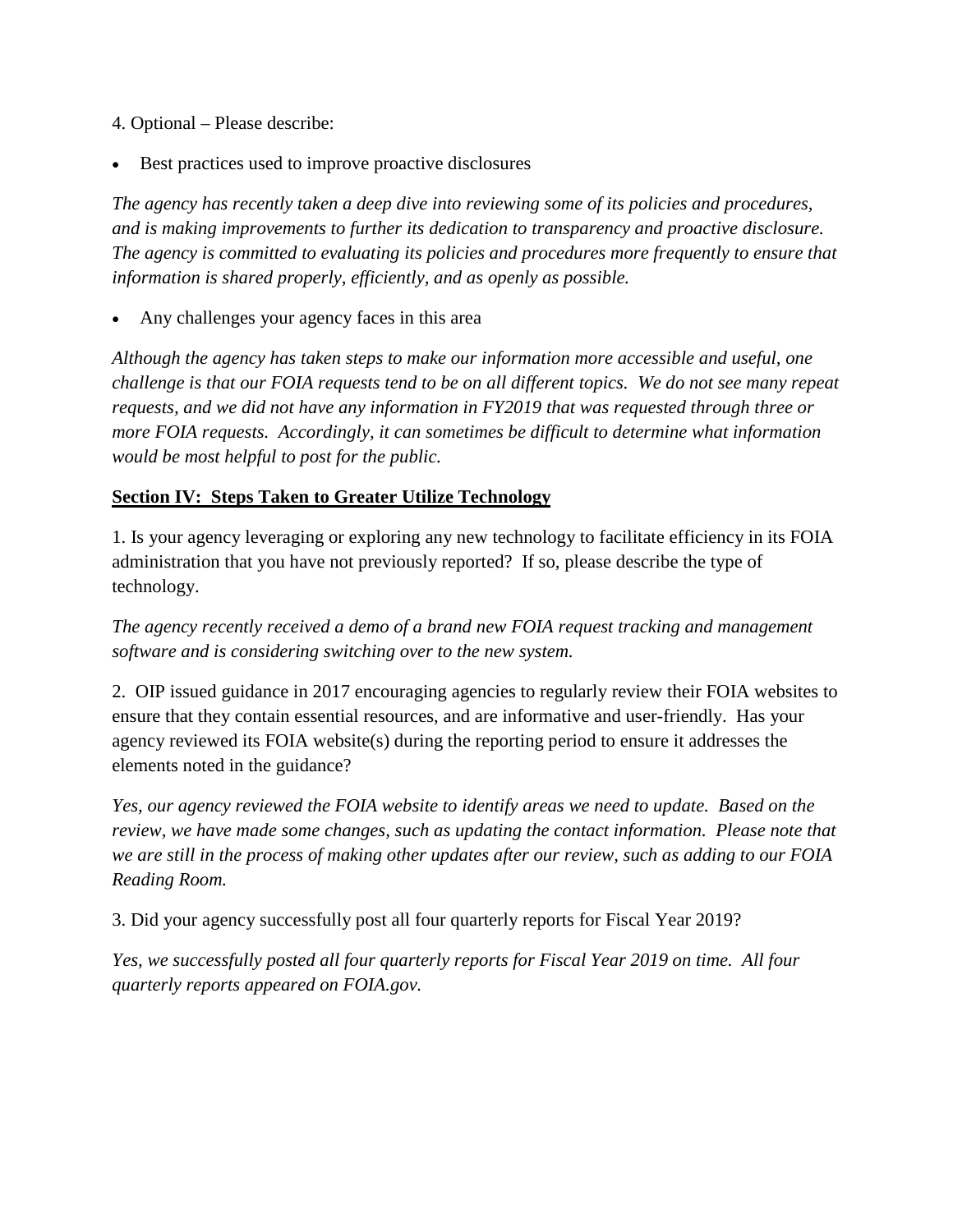4. If your agency did not successfully post all quarterly reports, with information appearing on FOIA.gov, please explain why and provide your agency's plan for ensuring that such reporting is successful in Fiscal Year 2020.

*As stated above, we posted all four quarterly reports on our agency's website, but we did not realize that the information was not appearing on FOIA.gov. We are actively working to resolve this to ensure that all reports show up on FOIA.gov going forward.* 

5. The FOIA Improvement Act of 2016 requires all agencies to post the raw statistical data used to compile their Annual FOIA Reports. Please provide the link to this posting for your agency's Fiscal Year 2018 Annual FOIA Report and, if available, for your agency's Fiscal Year 2019 Annual FOIA Report.

*The link to the raw data for Fiscal Year 2018 can be found here:* 

*<https://www.cftc.gov/FOI/foiareadingrooms.html>*

6. Optional – Please describe:

Best practices used in greater utilizing technology

*We work closely with our forensics team to conduct accurate and efficient searches for responsive records.* 

• Any challenges your agency faces in this area

*A challenge to greater utilization in technology continues to be a lack of staff and other resources.* 

### **Section V: Steps Taken to Improve Timeliness in Responding to Requests and Reducing Backlogs**

### **A. Simple Track**

Section VII.A of your agency's Annual FOIA Report, entitled "FOIA Requests – Response Time for All Processed Requests," includes figures that show your agency's average response times for processed requests. For agencies utilizing a multi-track system to process requests, there is a category for "simple" requests, which are those requests that are placed in the agency's fastest (non-expedited) track, based on the low volume and/or simplicity of the records requested.

1. Does your agency utilize a separate track for simple requests?

*Yes.* 

2. If your agency uses a separate track for simple requests, was the agency overall average number of days to process simple requests twenty working days or fewer in Fiscal Year 2019?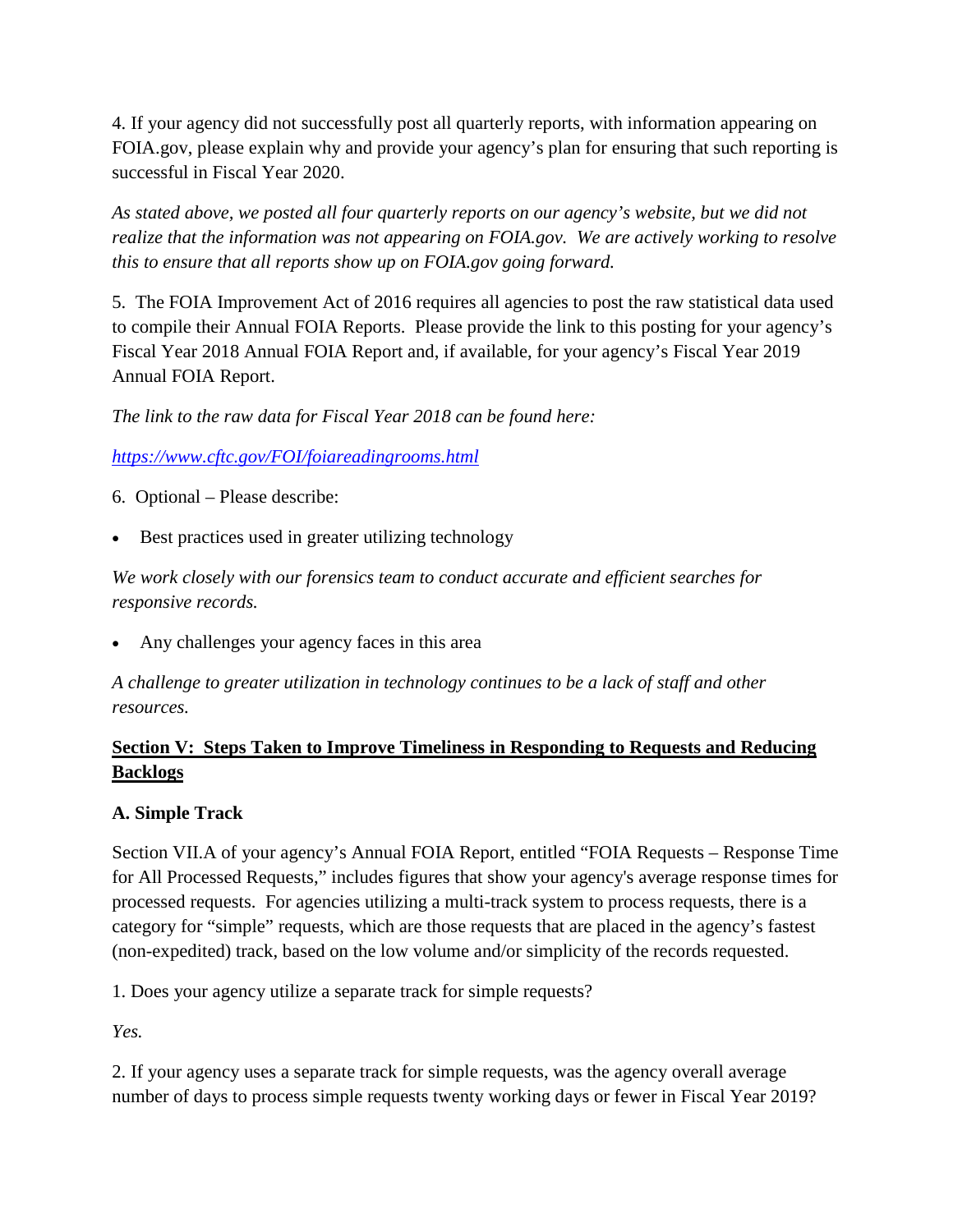*No.* 

3. Please provide the percentage of requests processed by your agency in Fiscal Year 2019 that were placed in your simple track.

*73%* 

4. If your agency does not track simple requests separately, was the average number of days to process all non-expedited requests twenty working days or fewer?

*N/A*

## **B. Backlogs**

Section XII.A of your agency's Annual FOIA Report, entitled "Backlogs of FOIA Requests and Administrative Appeals," shows the numbers of any backlogged requests or appeals from the fiscal year. You should refer to these numbers from your Annual FOIA Reports for both Fiscal Year 2018 and Fiscal Year 2019 when completing this section of your Chief FOIA Officer Report.

## **BACKLOGGED REQUESTS**

5. If your agency had a backlog of requests at the close of Fiscal Year 2019, did that backlog decrease as compared with the backlog reported at the end of Fiscal Year 2018?

*Yes.* 

6. If not, did your agency process more requests during Fiscal Year 2019 than it did during Fiscal Year 2018?

### *N/A*

7. If your agency's request backlog increased during Fiscal Year 2019, please explain why and describe the causes that contributed to your agency not being able to reduce its backlog. When doing so, please also indicate if any of the following were contributing factors:

- An increase in the number of incoming requests.
- A loss of staff.
- An increase in the complexity of the requests received. If possible, please provide examples or briefly describe the types of complex requests contributing to your backlog increase.
- Any other reasons please briefly describe or provide examples when possible.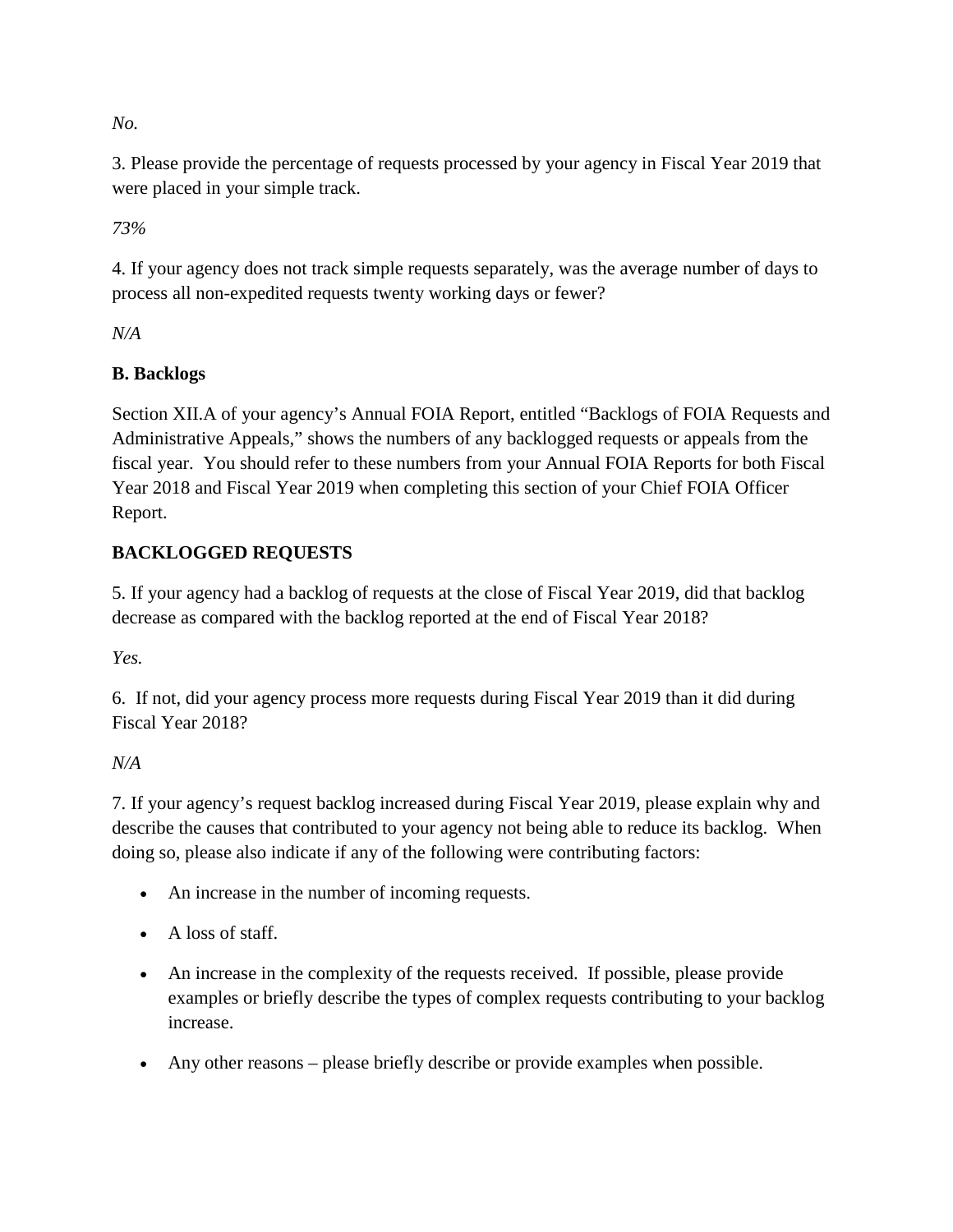*Our backlog increased significantly during Fiscal Year 2019 due to loss of staff. However, by the end of Fiscal Year 2019, we were able to reduce the backlog so that we ended the year with a smaller backlog than we had at the end of Fiscal Year 2018.* 

8. If you had a request backlog please report the percentage of requests that make up the backlog out of the total number of requests received by your agency in Fiscal Year 2019. If your agency has no request backlog, please answer with "N/A."

*5.79%* 

## **BACKLOGGED APPEALS**

9. If your agency had a backlog of appeals at the close of Fiscal Year 2019, did that backlog decrease as compared with the backlog reported at the end of Fiscal Year 2018?

*N/A*

10. If not, did your agency process more appeals during Fiscal Year 2019 than it did during Fiscal Year 2018?

### *Yes. We processed one appeal in Fiscal Year 2018 and two appeals in Fiscal Year 2019.*

11. If your agency's appeal backlog increased during Fiscal Year 2019, please explain why and describe the causes that contributed to your agency not being able to reduce its backlog. When doing so, please also indicate if any of the following were contributing factors:

- An increase in the number of incoming appeals.
- A loss of staff.
- An increase in the complexity of the requests received. If possible, please provide examples or briefly describe the types of complex requests contributing to your backlog increase.
- Any other reasons please briefly describe or provide examples when possible.

### *N/A*

12. If you had an appeal backlog please report the percentage of appeals that make up the backlog out of the total number of appeals received by your agency in Fiscal Year 2019. If your agency did not receive any appeals in Fiscal Year 2019 and/or has no appeal backlog, please answer with "N/A."

*N/A*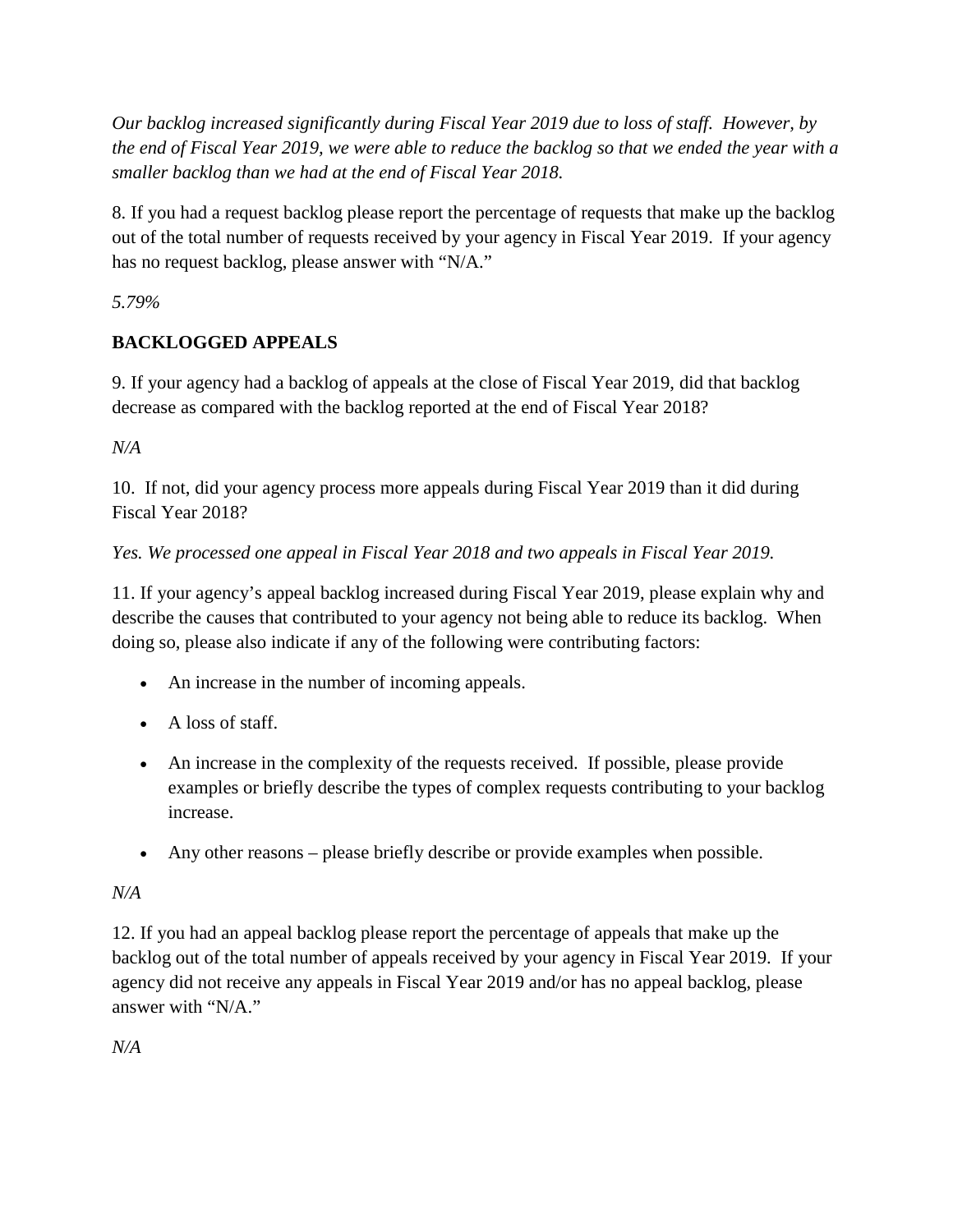### **C. Backlog Reduction Plans**

13. In the 2019 guidelines for Chief FOIA Officer Reports, any agency with a backlog of over 1,000 requests in Fiscal Year 2018 was asked to provide a plan for achieving backlog reduction in the year ahead. Did your agency implement a backlog reduction plan last year? If so, describe your agency's efforts in implementing this plan and note if your agency was able to achieve backlog reduction in Fiscal Year 2019?

### *N/A – We did not create a backlog reduction plan because our backlog was not over 1,000 requests*.

14. If your agency had a backlog of more than 1,000 requests in Fiscal Year 2019, what is your agency's plan to reduce this backlog during Fiscal Year 2020?

*N/A*

#### **D. Status of Oldest Requests, Appeals, and Consultations**

Section VII.E, entitled "Pending Requests – Ten Oldest Pending Requests," Section VI.C.(5), entitled "Ten Oldest Pending Administrative Appeals," and Section XII.C., entitled "Consultations on FOIA Requests – Ten Oldest Consultations Received from Other Agencies and Pending at Your Agency," show the ten oldest pending requests, appeals, and consultations. You should refer to these numbers from your Annual FOIA Reports for both Fiscal Year 2018 and Fiscal Year 2019 when completing this section of your Chief FOIA Officer Report.

### **OLDEST REQUESTS**

15. In Fiscal Year 2019, did your agency close the ten oldest requests that were reported pending in your Fiscal Year 2018 Annual FOIA Report?

*No.* 

16. If no, please provide the number of these requests your agency was able to close by the end of the fiscal year, as listed in Section VII.E of your Fiscal Year 2018 Annual FOIA Report. If you had fewer than ten total oldest requests to close, please indicate that.

*We closed nine out of ten of our oldest requests.* 

17. Beyond work on the ten oldest requests, please describe any steps your agency took to reduce the overall age of your pending requests.

*We hired one FOIA attorney during Fiscal Year 2019, and we were eventually able to hire a FOIA paralegal. After assessing our FOIA needs, we decided to hire another FOIA paralegal who started on January 13, 2020. This increase in staff will allow us to reduce the time it takes*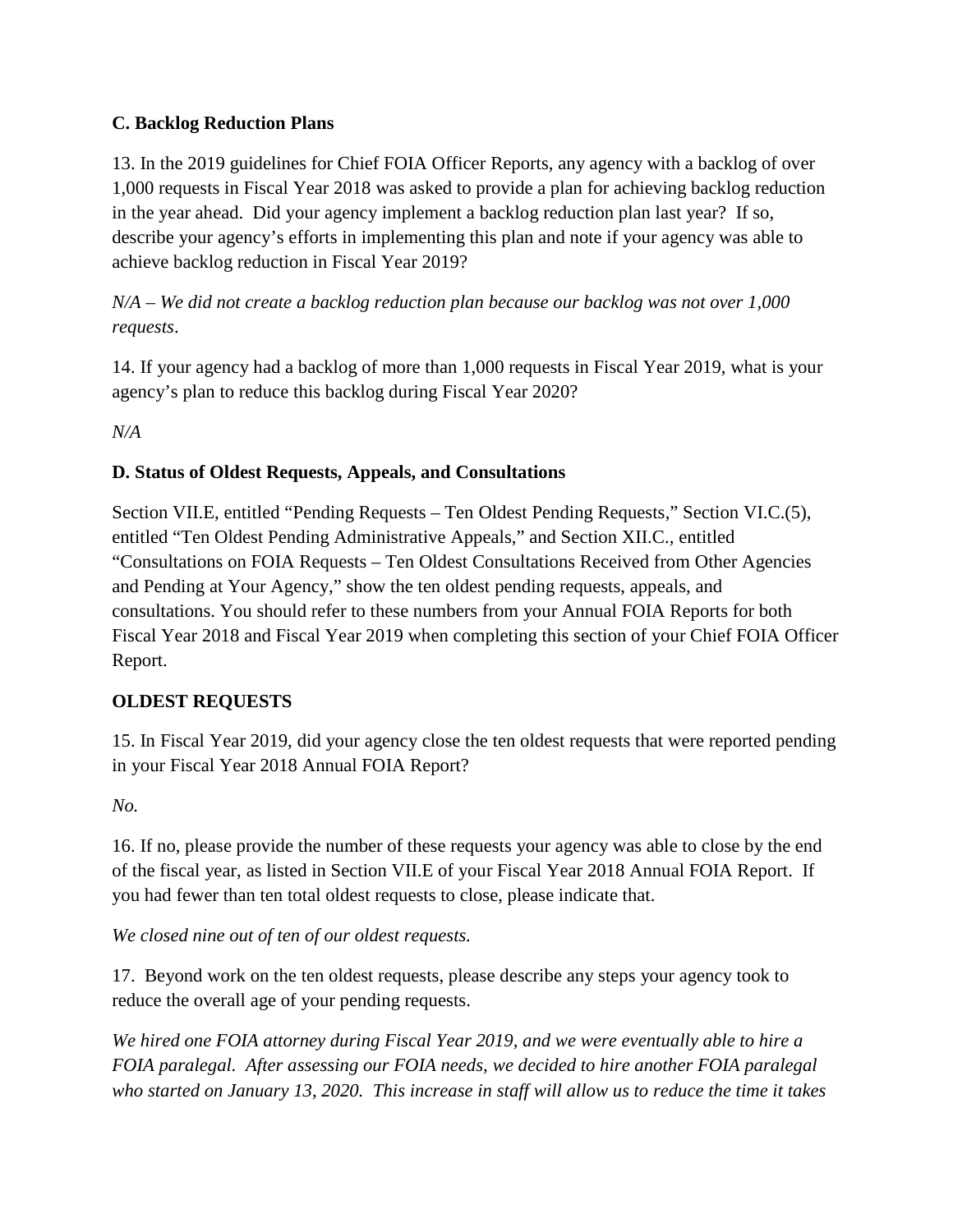*to process requests. In addition, we have increased communication with requesters to assist in narrowing the scope of certain requests, which leads to increased processing times.* 

## **TEN OLDEST APPEALS**

18. In Fiscal Year 2019, did your agency close the ten oldest appeals that were reported pending in your Fiscal Year 2018 Annual FOIA Report?

*N/A*

19. If no, please provide the number of these appeals your agency was able to close by the end of the fiscal year, as listed in Section VII.C.(5) of your Fiscal Year 2018 Annual FOIA Report. If you had fewer than ten total oldest appeals to close, please indicate that.

*N/A*

20. Beyond work on the ten oldest appeals, please describe any steps your agency took to reduce the overall age of your pending appeals.

*N/A*

## **TEN OLDEST CONSULTATIONS**

21. In Fiscal Year 2019, did your agency close the ten oldest consultations that were reported pending in your Fiscal Year 2018 Annual FOIA Report?

*Yes.* 

22. If no, please provide the number of these consultations your agency was able to close by the end of the fiscal year, as listed in Section XII.C. of your Fiscal Year 2018 Annual FOIA Report. If you had fewer than ten total oldest consultations to close, please indicate that.

*N/A*

## **E. Additional Information on Ten Oldest Requests, Appeals, and Consultations & Plans**

23. Briefly explain any obstacles your agency faced in closing its ten oldest requests, appeals, and consultations from Fiscal Year 2019.

## *We did not have any full-time FOIA staff for the first half of Fiscal Year 2019.*

24. If your agency was unable to close any of its ten oldest requests because you were waiting to hear back from other agencies on consultations you sent, please provide the date the request was initially received by your agency, the date when your agency sent the consultation, and the date when you last contacted the agency where the consultation was pending.